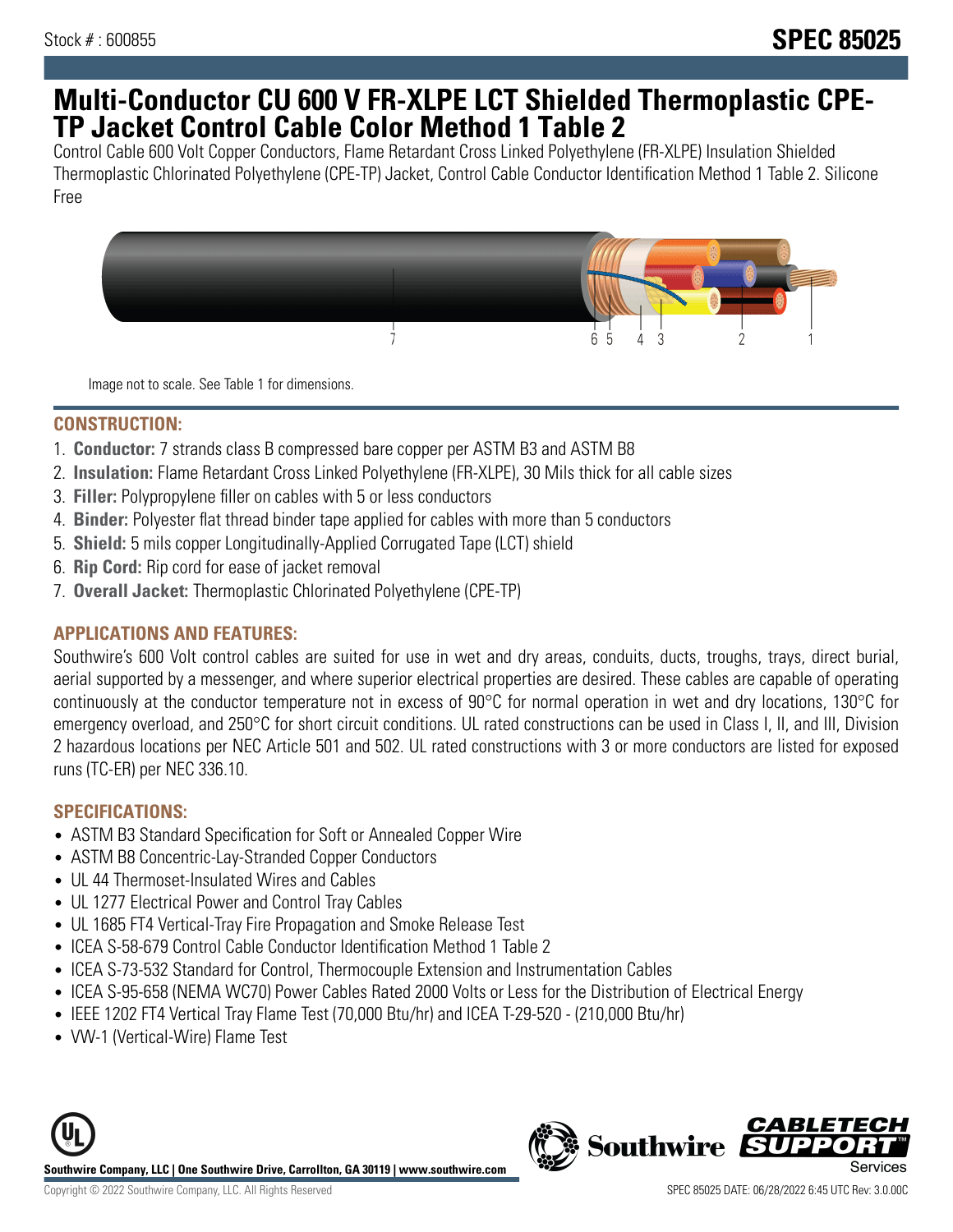## **SAMPLE PRINT LEGEND:**

## UL Listed

SOUTHWIRE {UL} E75755 XX AWG CU X/C FR-XLPE E2 CDRS SHIELDED TYPE TC CPE JACKET 600V YEAR {SEQUENTIAL FOOTAGE MARKS} SEQ FEET

## Non UL Listed

SOUTHWIRE XX AWG CU X/C FR-XLPE E2 CDRS SHIELDED CPE JACKET 600V SUN RES DIR BUR YEAR {SEQUENTIAL FOOTAGE MARKS} SEQ FEET